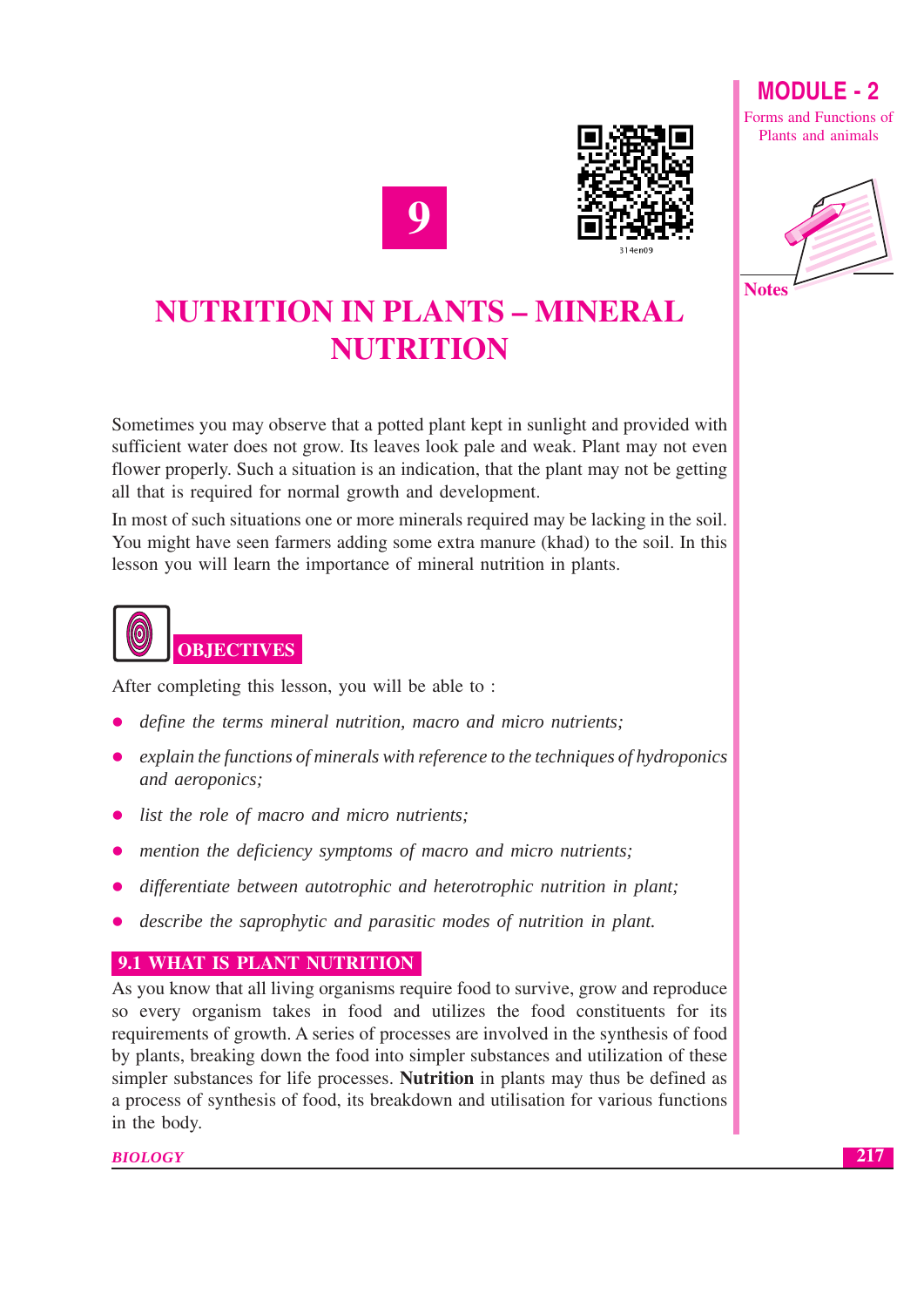#### **MODULE - 2** Forms and Functions of

Plants and animals



**Notes** 

The chemical substances in food are called nutrients e.g.  $CO<sub>2</sub>$ , water, minerals, carbohydrate, protein, fats etc. Green plants can make their own organic food from simple substances like water and carbon dioxide through the process of photosynthesis and are called autotrophs (auto: self; trophos: feeding). But the non-green plants and other organisms which cannot prepare their own food and obtain nutrition from green plants are called **heterotrophs** (heteros: different).

#### 9.2 MINERAL NUTRITION

Now we will discuss how plants get the nutrients. You already know that carbohydrates are synthesised by the process of photosynthesis. What are the elements present in these carbohydrates?

Carbon, hydrogen and oxygen are the main elements in carbohydrates, fats and proteins. In addition to these three elements, plants need a variety of elements for their survival. These are generally referred to as mineral elements. They are absorbed by the root system of plants in the form of their salts.

The study of how plants get mineral elements and utilize them for their growth and development is called mineral nutrition.

If the minerals are not available to plants, specific symptoms appear due to the deficiency of a particular element. There are methods to determine the requirement of minerals by plants. Some such methods are given below.

#### 9.3 METHODS TO DETERMINE THE REQUIREMENT OF MINERALS **FOR PLANT**

Minerals are absorbed by plants in **solution form.** So it is possible to grow plants in water containing the desired amount of mineral salts taking care that the aerial parts are exposed to air and light.

This technique of growing plants in a nutrient solution in complete absence of soil is known as **Hydroponics/water culture.** 

It was demonstrated for the first time by a German Botanist Julius Von Sachs in the year 1980.

In water culture experiments, seedlings are made to grow in water containing the known nutrients in a particular proportion. Vigorous bubbling of the air is routinely done to provide sufficient oxygen to the root system. The culture solutions may contain all essential nutrients except the one whose importance is to be identified. Then the plant growing in it is compared to the one growing with all essential nutrients (control experiment).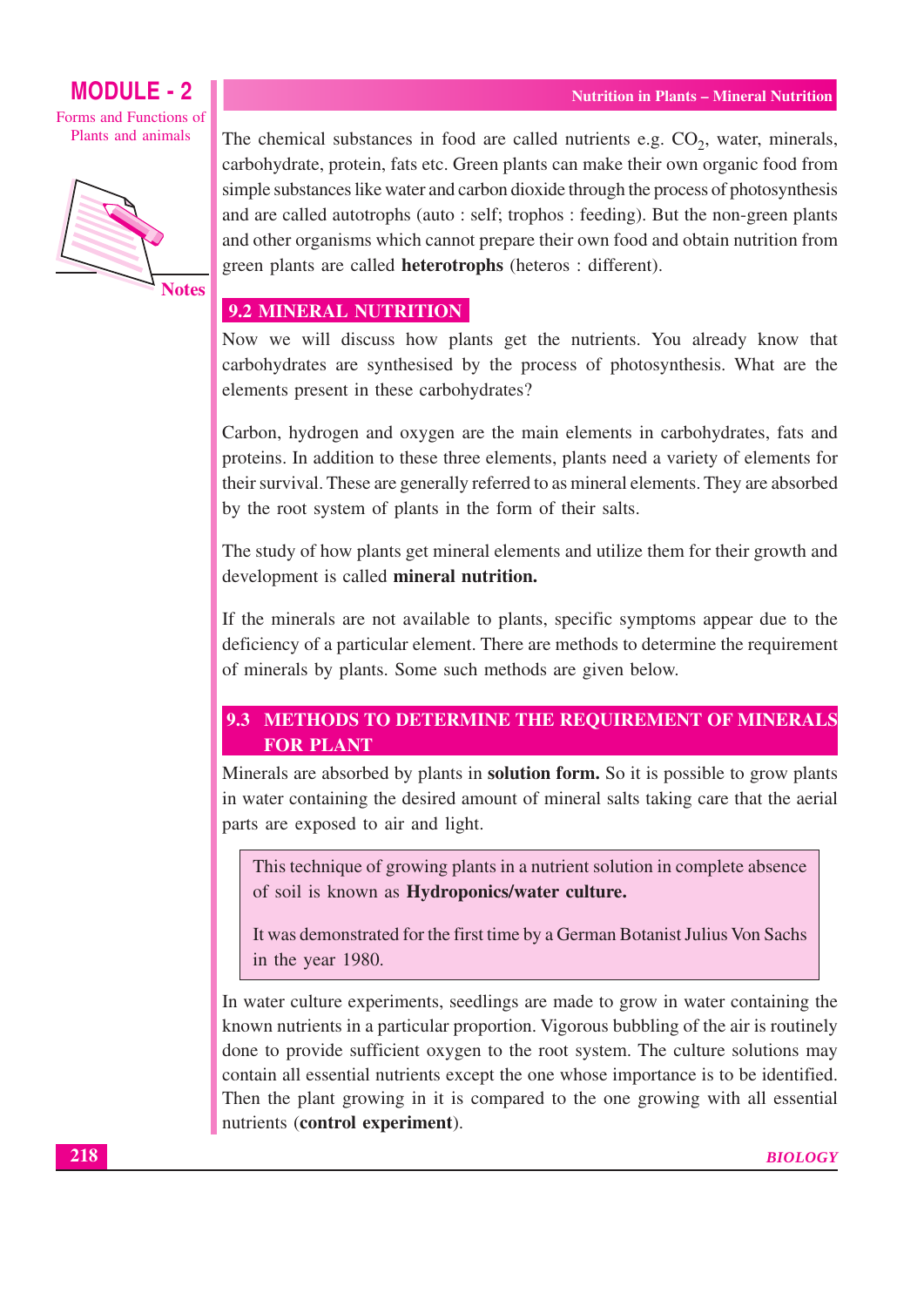

**MODULE - 2** Forms and Functions of

Plants and animals



Fig. 9.1 Experimental set up for nutrient solution culture of plants.

Water culture experiments help us to understand:

- (i) which element is essential for normal growth of the plant.
- (ii) which element is not essential and is absorbed along with other nutrients.
- (iii) how much quantity of each mineral is essential.

Hydroponics has been successfully employed for the commercial production of seedless cucumber, tomato and lettuce.

**Aeroponics :** Like hydroponics, aeroponics is another technique of growing plants in an air/mist environment without the use of soil.

**Aeroponics** is a technique of growing plants with their roots supplied with moisture present in the air. Rooted plants are placed in a special type of box. The shoots of the rooted plants are exposed to air and the roots are inside the box having computer controlled humid atmosphere. The roots are sprayed/misted for short durations with a hydro-atomized pure water/nutrient solution. This method has been developed recently. Since plants cultured by this technique get a very good growth of root hairs, it is very useful method for research purposes. Citrus plants and olives have been successfully grown through aeroponics.



What are nutrients?  $1$ 

- 2. Define aeroponics.
- 3. Why is it necessary to aerate nutrient solution in water culture?

#### **BIOLOGY**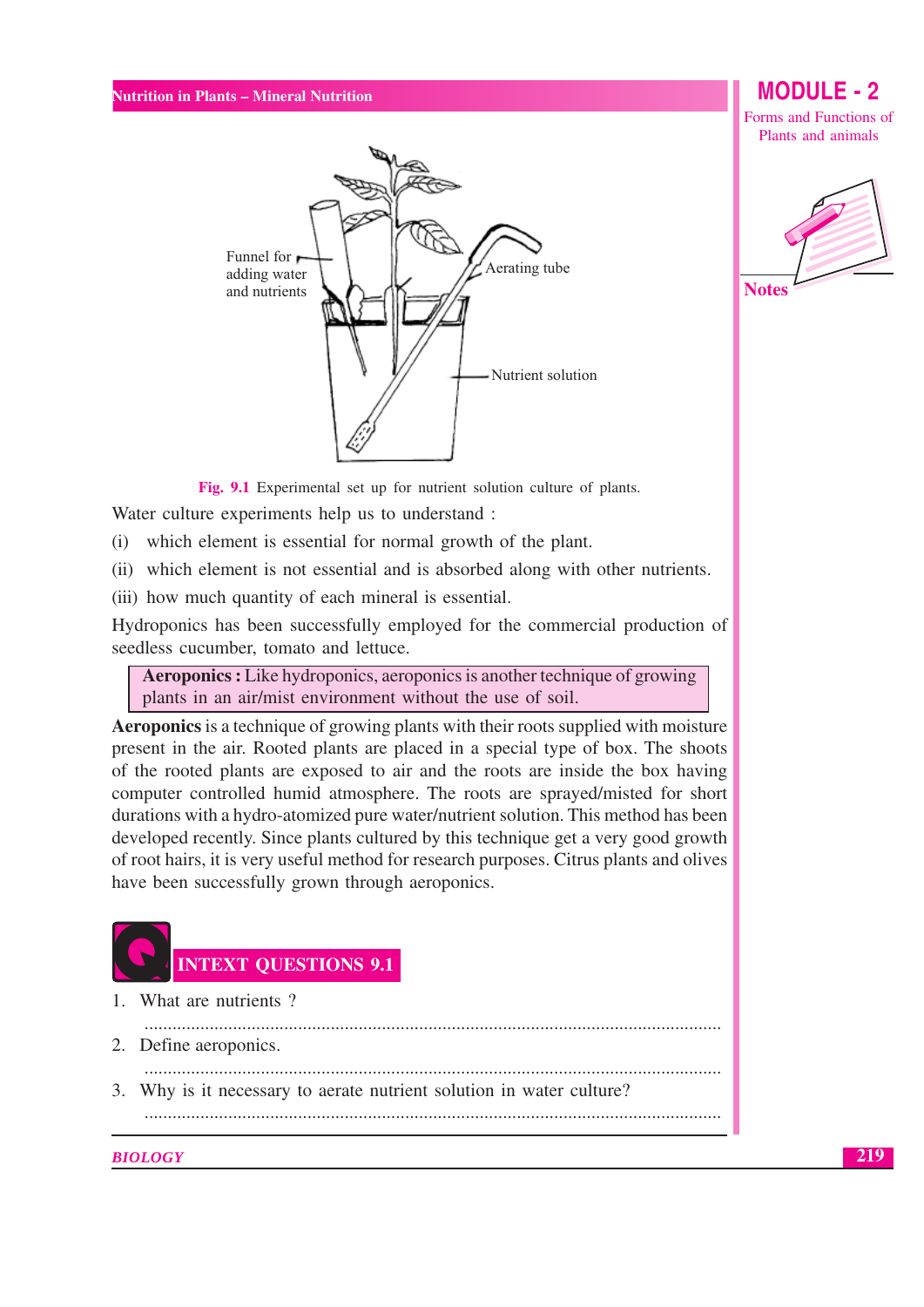## **MODULE - 2**

Forms and Functions of Plants and animals



**Notes** 

#### 9.4 ESSENTIAL MINERAL ELEMENTS

You know that 112 elements have been discovered until now. So you might be wondering whether plants require all 112 elements for their mineral nutrition. Most of the mineral elements present in soil are absorbed by roots of the plant. But all are not essential. Only 17 elements are considered as essential for the plants. Let us now discuss the criteria for the essentiality of an element for normal plant growth.

#### 9.4.1 Criteria for Essentiality of Elements

The nutrients or elements which are essential for the healthy growth of the plant are called essential nutrients or essential elements. The roots absorb about 60 elements from the soil. To determine which one is an essential element, the following criteria are used :

- $(i)$ An essential element is absolutely necessary for normal growth and reproduction of the plant, and should be a part of essential metabolite for plant growth.
- (ii) The requirement of the element is very specific and it **cannot be replaced** by another element.
- (iii) The element is **directly** or indirectly **involved** in the metabolism of a plant.
- (iv) In the deficiency of an essential element, the plant would exhibit specific symptoms of deficiency, and the plant would recover from its symptoms, if supplied with the deficient element.

**Example :** Magnesium is said to be an essential element because it is essential for the formation of chlorophyll molecule. Its deficiency causes yellowing of leaves.

#### **9.4.2 Types of Essential Elements**

Essential elements may be required in small amounts or large amounts. Accordingly they have been grouped into two categories

| <b>Micro</b> elements/Micronutrients                                                                                           | <b>Macro</b> elements/Macro nutrients                                                                             |
|--------------------------------------------------------------------------------------------------------------------------------|-------------------------------------------------------------------------------------------------------------------|
| Required in minute quantities<br>like 0.1 mg per gram of dry<br>matter or less than that. Also called<br>as trace elements.    | Required in relatively large quantities<br>like one to 10 milligram per gram of<br>dry matter                     |
| Examples : Manganese, Boron, cobatt<br>Copper, Molybdenum, Iron, Zinc<br>and Chlorine are required in very<br>small quantities | <b>Examples :</b> Carbon, Hydrogen, Oxygen<br>Phosphorous, Potassium, Calcium and<br>magnesium, Nitrogen, Sulphur |

#### **Essential Elements**

#### 9.4.3 Sources of Essential Elements for Plants

After studying the types of essential elements we will now discuss about their sources. Most of the essential elements are taken from soil, and some from the atmosphere. The table given below focuses on the sources of different essential elements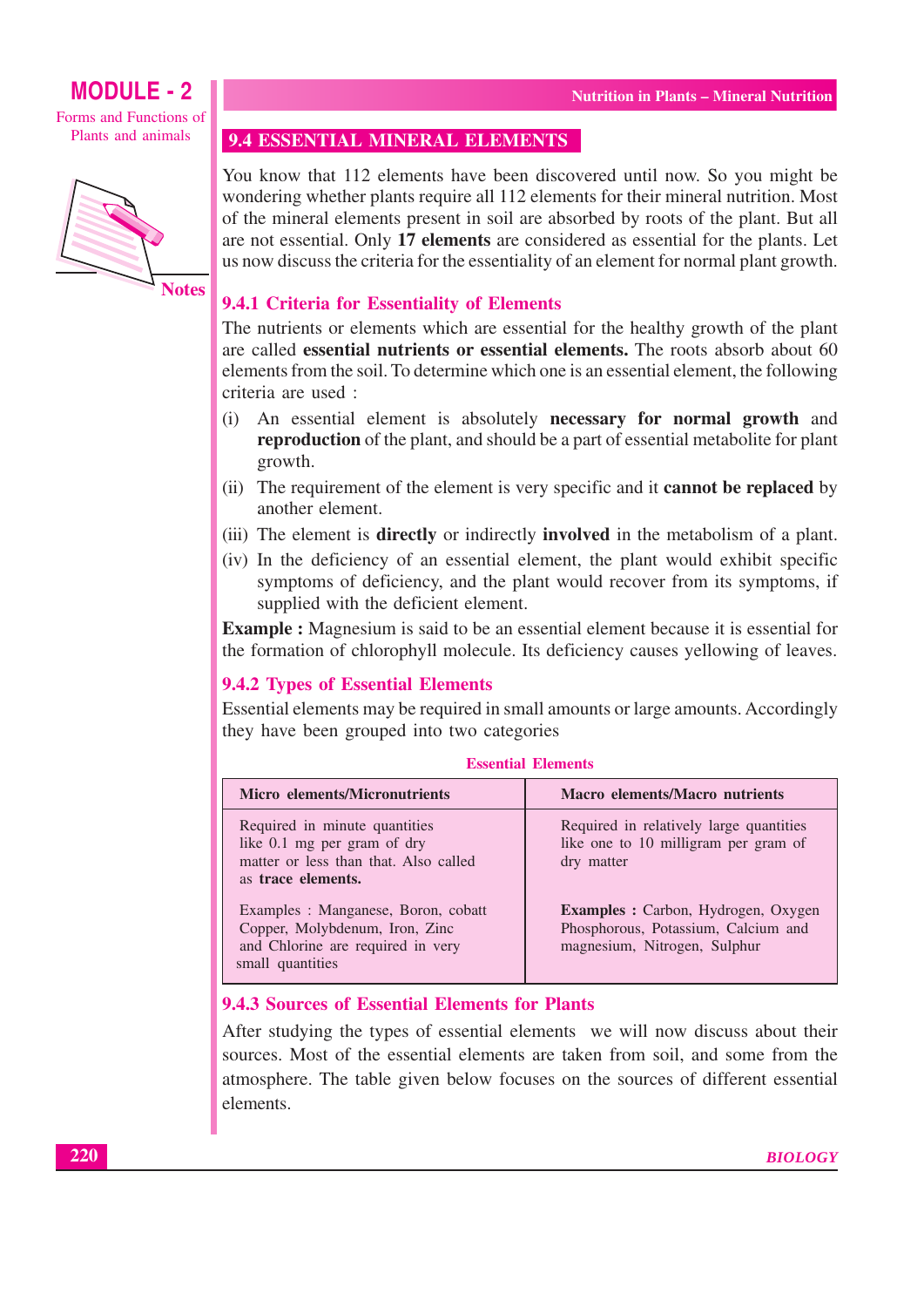#### **Elements** Sources of the elements Carbon Taken as  $CO<sub>2</sub>$  from the atmosphere (air) Oxygen Absorbed in the molecular form from air or from water. It is also generated within a green plant during **Notes** photosynthesis. Hydrogen Released from water during photosynthesis in the green plant Nitrogen Absorbed by the plants as nitrate ion  $(NO_3^-)$  or as ammonium ion  $(NH_4^+)$  from the soil. Some organisms like bacteria and cynobacteria can fix nitrogen from air directly. Potassium, calcium absorbed from the soil (are actually derived iron, phosphorus, sulphur from the weathering of rocks. So they are called mineral elements). They are absorbed in the magnesium ionic forms e.g. K<sup>+</sup>, Ca<sup>2+</sup>, Fe<sup>3+</sup>, H<sub>2</sub>PO<sub>4</sub><sup>-/</sup> HPO<sub>4</sub><sup>2-</sup> etc.

**Table 9.1 Sources of Essential Elements** 



**INTEXT QUESTIONS 9.2** 

1. In which form do plants get oxygen?

2. Molybdenum is a micronutrient. Give reason.

3. Why are carbon, oxygen, potassium and sulphur called macronutrients?

#### 9.5 ROLE OF MACRO AND MICRO NUTRIENTS

Essential elements perform various functions. They carry out several metabolic processes in the plant cells like the maintenance of turgidity of cell, transportation of electrons, membrane permeability and enzyme activity. Essential elements also act as important constituents of the biomolecules and co-enzymes. Various functions of the macro and micro nutrients are given in the following table.

The forms in which the elements are taken in and their functions are described in the table given below -

**BIOLOGY** 

## **MODULE - 2**

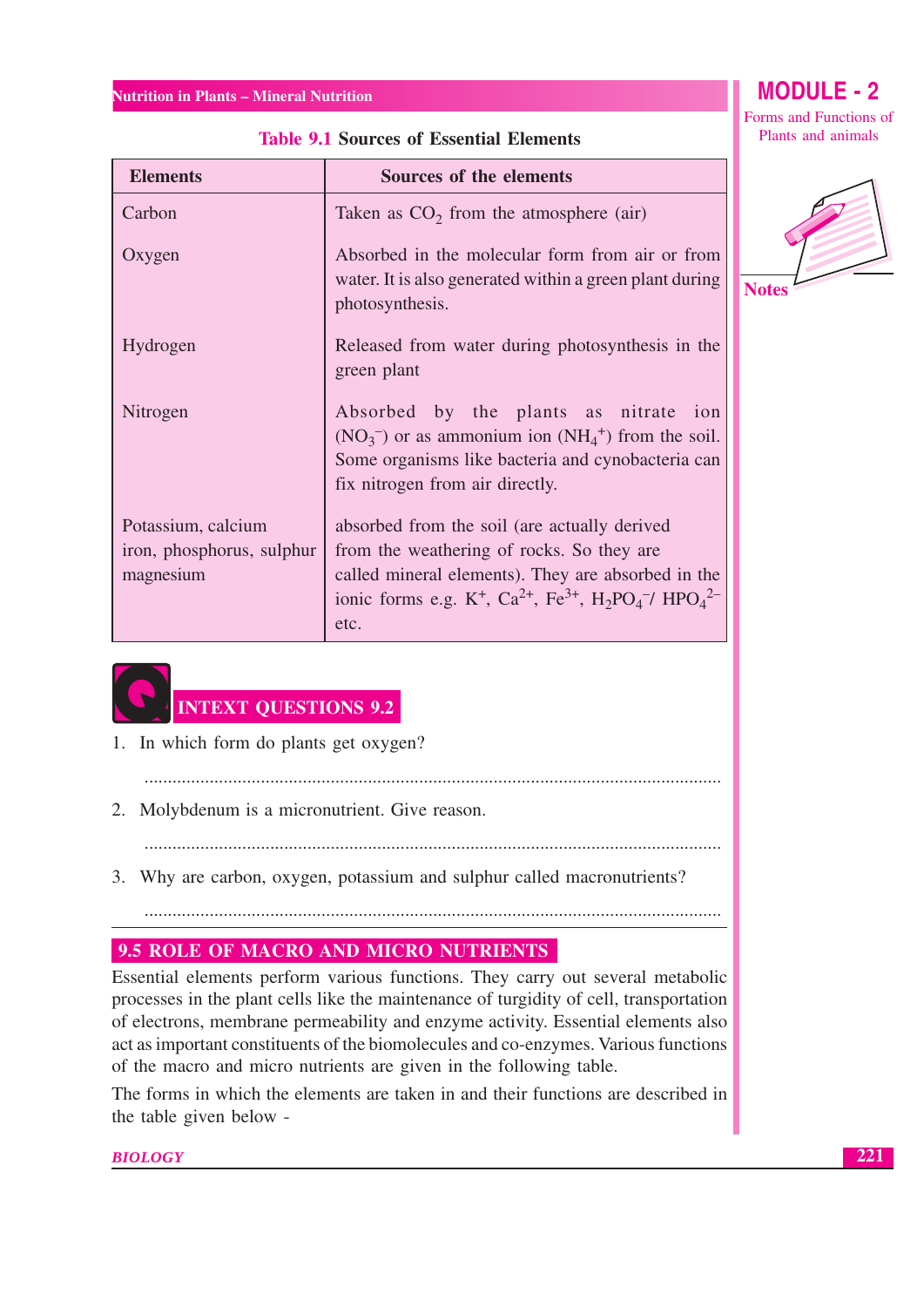## **MODULE - 2**

Forms and Functions of Plants and animals



**Nutrition in Plants - Mineral Nutrition** 

| <b>Table 9.2 Essential Elements and their Functions</b> |
|---------------------------------------------------------|
|---------------------------------------------------------|

| <b>Element</b>   | Form in which<br>the element is<br>taken in      | Region of the plant<br>that requires the<br>element                           | <b>Function</b>                                                                                                                                                                                                                                                                            |
|------------------|--------------------------------------------------|-------------------------------------------------------------------------------|--------------------------------------------------------------------------------------------------------------------------------------------------------------------------------------------------------------------------------------------------------------------------------------------|
| Nitrogen, N      | $NO_2^-$ , $NO_3^-$<br>or $NH_4^+$ ions          | All tissues, particularly<br>in meristematic tissues                          | Required for the synthesis<br>of amino acids, proteins<br>nucleic acids, vitamins,<br>hormones, coenzymes,<br>ATP and chlorophyll.                                                                                                                                                         |
| Phosphorus, P    | $H_2PO_4^-$ or<br>HPO <sub>4</sub> <sup>2–</sup> | Young tissues from<br>the older metabolically<br>less active cells            | Required for the synthesis<br>of nucleic acids phospho-<br>lipids, ATP, NAD and<br>NADP. Constituent of cell<br>membrane and some proteins.                                                                                                                                                |
| Potassium, K     | $K^+$                                            | Meristematic tissues<br>buds, leaves and root<br>tips.                        | Activates enzymes,<br>associated with K+/Na+<br>pump in active transport,<br>anion-cation balance in the<br>cells. Brings about opening<br>and closing of stomata.<br>Common in cell sap in plant<br>cell vacuole and helps in<br>turgidity of cells.                                      |
| Calcium, Ca      | $Ca^{2+}$                                        | Meristematic and<br>differentiating tissues<br>Accumulates in older<br>leaves | Present as calcium pectate<br>in the middle lamella of<br>cell walls that joins the<br>adjacent cells together.<br>Activates enzymes needed<br>for the growth of root and<br>shoot tip. Needed for<br>normal cell wall<br>development. Required for<br>cell division, cell<br>enlargement. |
| Magnesium,<br>Mg | $Mg^{2+}$                                        | Leaves of the plant                                                           | Forms part of the<br>chlorophyll molecule.<br>Activates enzymes of<br>phosphate metabolism.<br>Important for synthesis of<br>DNA and RNA. Essential for<br>binding of ribosome subunits.                                                                                                   |
| Sulphur, S       | $SO_4^{2-}$                                      | Stem and root tips<br>young leaves of the<br>plant                            | As a constituent of amino<br>acids cysteine and<br>methionine and of some<br>proteins. Present in<br>co-enzyme A, vitamin<br>thiamine, biotin and<br>ferredoxin. Increases root<br>development. Increases the<br>nodule formation in<br>legumes.                                           |

**BIOLOGY**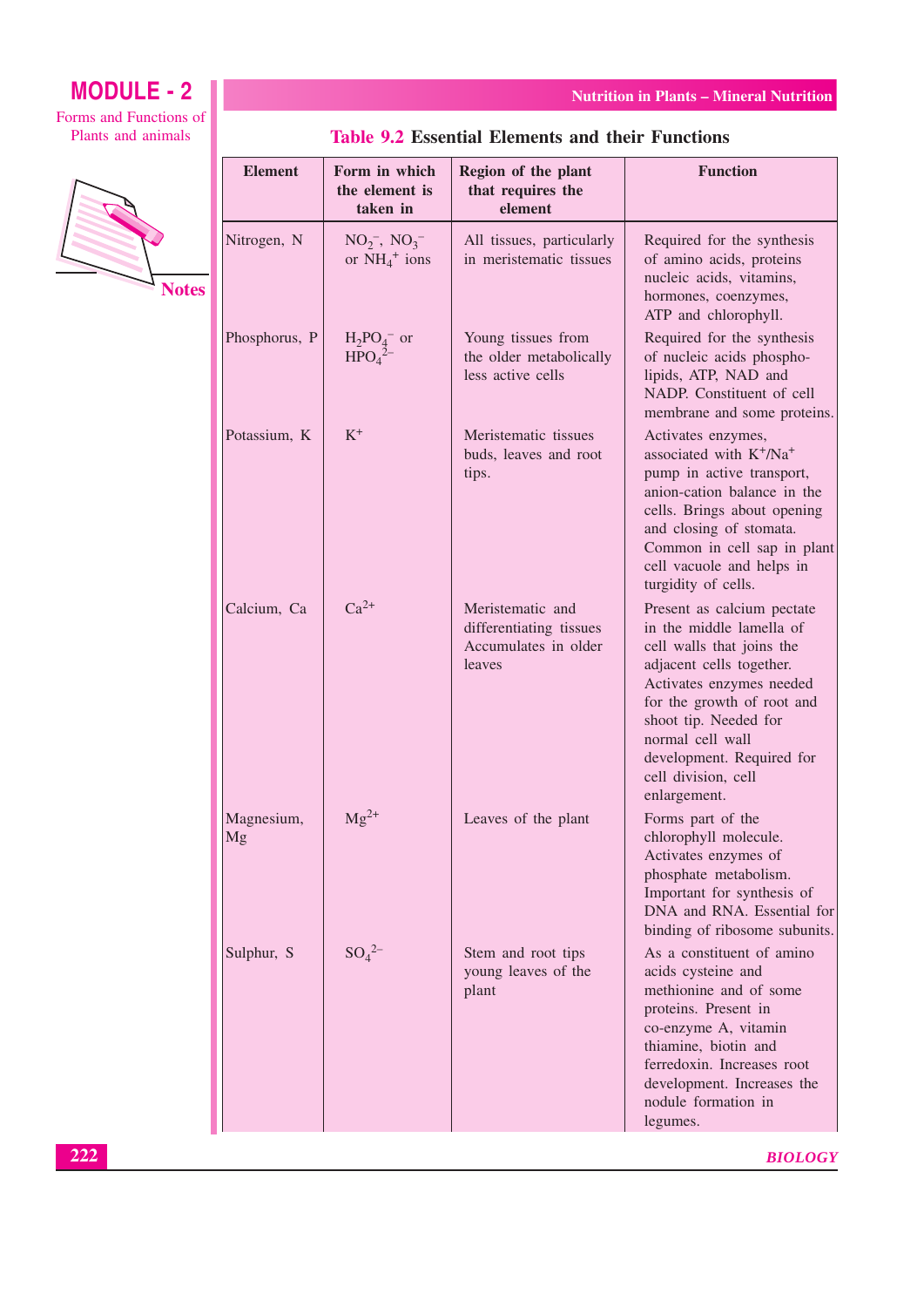## **MODULE - 2**

|                       |                                 |                                           |                                                                                                                                                                      | Forms and Functions of |
|-----------------------|---------------------------------|-------------------------------------------|----------------------------------------------------------------------------------------------------------------------------------------------------------------------|------------------------|
| Iron, Fe<br>Manganese | $Fe3+$<br>$Mn^{2+}$             | Leaves and seeds<br>All tissues. Collects | Needed for the synthesis of<br>chlorophyll. As a constituent<br>of ferredoxin and<br>cytochromes. Activates the<br>enzymes catalase.<br>Activates many enzymes of    | Plants and animals     |
| Mn                    |                                 | along the leaf veins.                     | photosynthesis, respiration<br>and $N_2$ metabolism. Acts<br>as electron donor for<br>chlorophyll b. Involved in<br>decarboxylation reactions<br>during respiration. | <b>Notes</b>           |
| Molybdenum<br>Mo      | $MoO22+$                        | All tissues particularly<br>in roots      | Required for nitrogen<br>fixation. Activates the<br>enzyme nitrate reductase.                                                                                        |                        |
| Boron, B              | $BO_3^{3-}$ or<br>$B_4O_7^{2-}$ | Leaves and seeds                          | Increases the uptake of<br>water and calcium. Essential<br>for meristem activity and<br>growth of pollen tube.<br>Involved in translocation of<br>carbohydrates      |                        |
| Copper, Cu            | $Cu2+$                          | All tissues                               | Component of oxidase<br>enzymes and plastocyanin.<br>Involved in electron<br>transport in photosynthesis.                                                            |                        |
| Zinc, Zn              | $Zn^{2+}$                       | All tissues                               | Component of indoleacetic<br>acid - a plant hormone.<br>Activates dehydrogenases<br>and carboxylases. Present<br>in enzyme carbonic<br>anhydrase                     |                        |
| Chlorine, Cl          | $Cl^{-}$                        | All tissues                               | Essential for oxygen<br>evolution in photosynthesis.<br>Anion-cation balance in<br>cells.                                                                            |                        |



- 1. State any two metabolic processes for which mineral nutrition is required.
- 
- 2. Which element is provided by  $NO<sub>2</sub>$  and  $NH<sub>4</sub>$  when taken up by plants?
	-

3. State any two functions of  $Ca^{2+}$  in plants?

**BIOLOGY** 

223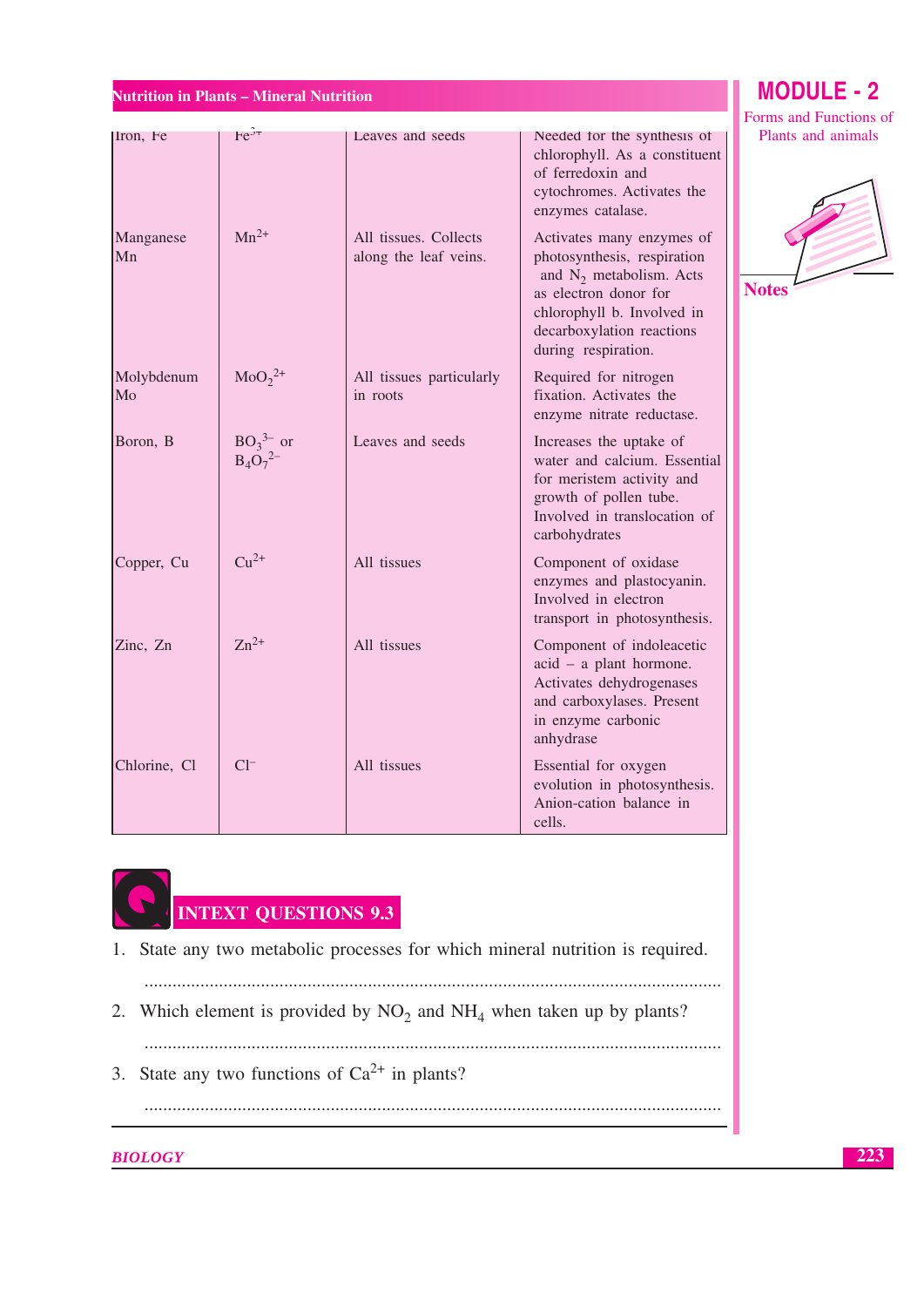## **MODULE - 2**

Forms and Functions of Plants and animals



**Notes** 

#### 9.6 SYMPTOMS OF MINERAL DEFICIENCY IN PLANTS

The absence or deficiency (not present in the required amount) of any of the essential elements leads to deficiency symptoms. The symptoms can be studied by hydroponics. Under natural conditions, these symptoms can be taken as indicators of the mineral deficiencies in the soil.

#### Some common deficiency symptoms are :

- Chlorosis It is the loss of chlorophyll leading to yellowing in leaves. It is caused by the deficiency of elements like K, Mg, N, S, Fe, Mn, Zn and Mo.
- Necrosis or death of tissues, particularly leaf tissue is caused by deficiency of K, Ca, Mg
- Inhibition of cell division is caused due to lack or deficiency of N, K, B, S and Mo.
- Stunted/Retarded plant growth caused by the deficiency of N, P, K, Zn. Ca
- Premature fall of leaves and buds is caused by deficiency of K, P.
- Delay in flowering is caused due to deficiency of N, S, Mo.

#### 9.7 UPTAKE OF MINERAL ELEMENTS

Plants absorb a large number of minerals from soil. The uptake of mineral ions by the roots may be **passive** or **active**.

- (a) Passive Absorption : It is the initial and rapid phase wherein ions are absorbed into the "outer space" of the cells, through the apoplast (Recall from lesson No. 08) pathway. It does not require use of any metabolic energy.
- (b) **Active Absorption :** It is the second phase of ion uptake. The ions are taken in slowly into the 'inner space' the symplast of cells (Lesson No. 08). It needs the expenditure of metabolic energy.

The movement of ions is called **flux.** When the ions move into the cells, it is called influx and the outward movement of ions is called **efflux** 

The mineral ions absorbed by the root system are translocated through the xylem vessels to other parts of the plant.

## **INTEXT QUESTIONS 9.4**

1. What is meant by 'passive absorption' of minerals by plants.

2. Name the minerals whose deficiency affects normal cell division.

3. "Deficiency of K, Ca and Mg causes necrosis of leaves". What does this statement mean?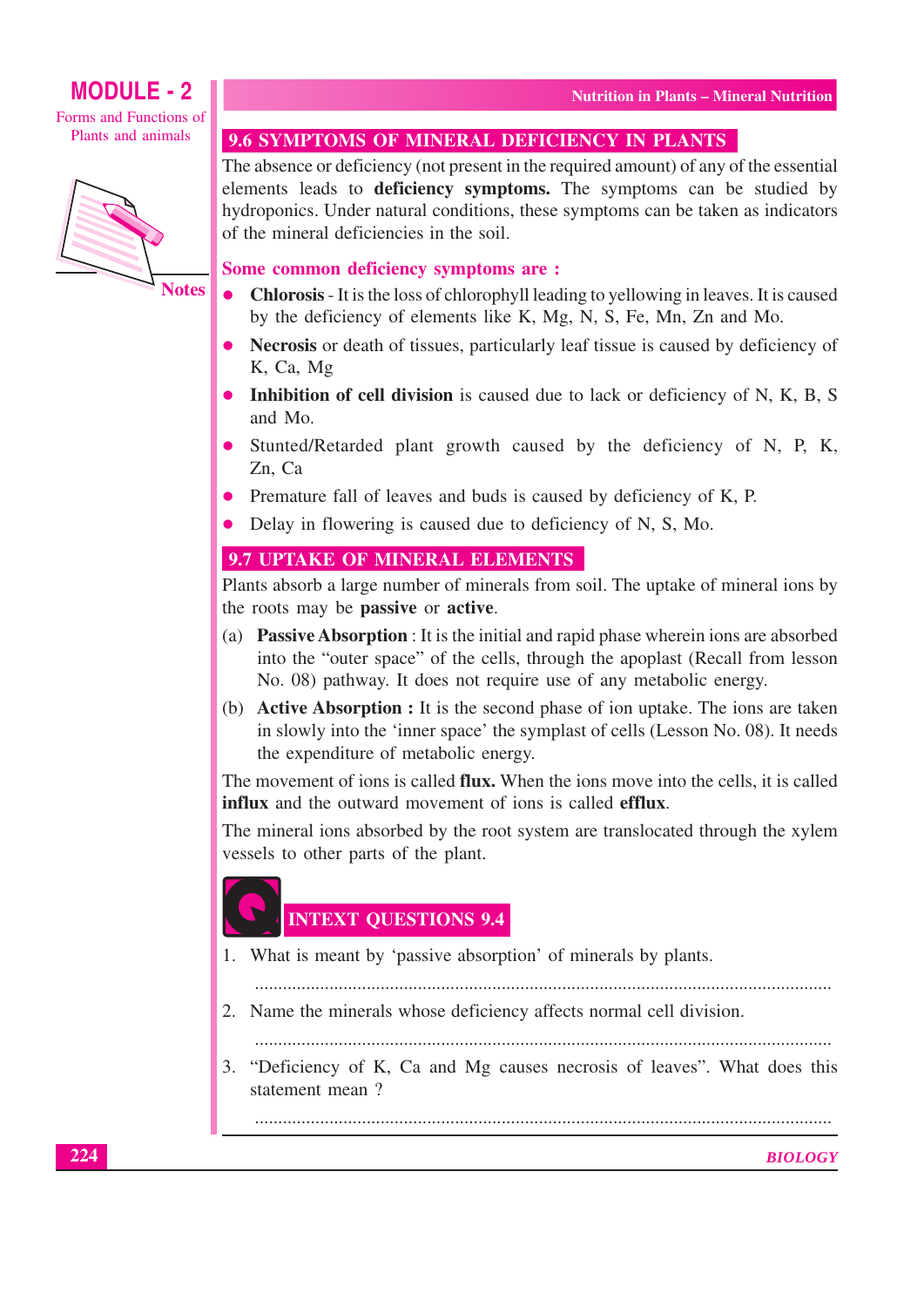#### 9.8 MODE OF NUTRITION IN PLANTS

Nutrition is plants is classified into two main categories : autotrophic and heterotrophic. Heterotrophic plants are further classified into saprophytes, parasite and insectivores.



#### **1. Autotrophic Nutrition**

It is a type of nutrition in which the living organisms manufacture their own organic food from simple inorganic raw materials. The green plants exhibit autotrophic mode of nutrition and hence called the autotrophs. The autotrophs require external energy source for the manufacture of organic substances. Green plants obtain energy from sunlight and therefore are called **photoautotrophs**. The process of synthesizing food in plant in the presence of sunlight is called **photosynthesis**. The insectivores are autotrophic but they develop specific structures to trap insects to overcome  $N_2$  deficiency because they grow in soils having acute  $N_2$ -deficiency.

#### 2. Heterotrophic nutrition

Certain non green organisms like fungi and many bacteria fail to synthesize their own organic nutrients from inorganic substances. These organisms are thus dependent on some other external sources for their organic nutrition. Such plants are called **heterotrophic plants** and the mode of nutrition is called **heterotrophic** nutrition.

The heterotrophic plants are broadly categorised into two main groups depending upon the source from which they get their nourishment. Saprophytes, and parasites.

(a) **Saprophytes** are those plants which grow and live on dead organic matter including animal and plant remains. Most of these plants secrete some extracellular enzymes (enzymes secreted and poured out on food) which break down the complex organic compounds into simple forms. The simple form are then absorbed by the plants. Saprophytes include mainly fungi and bacteria. Also among higher plants the Indian pipe plant *Monotropa* found in khasi hills of our country (Fig. 9.2) is a saprophyte.

## **MODULE - 2**

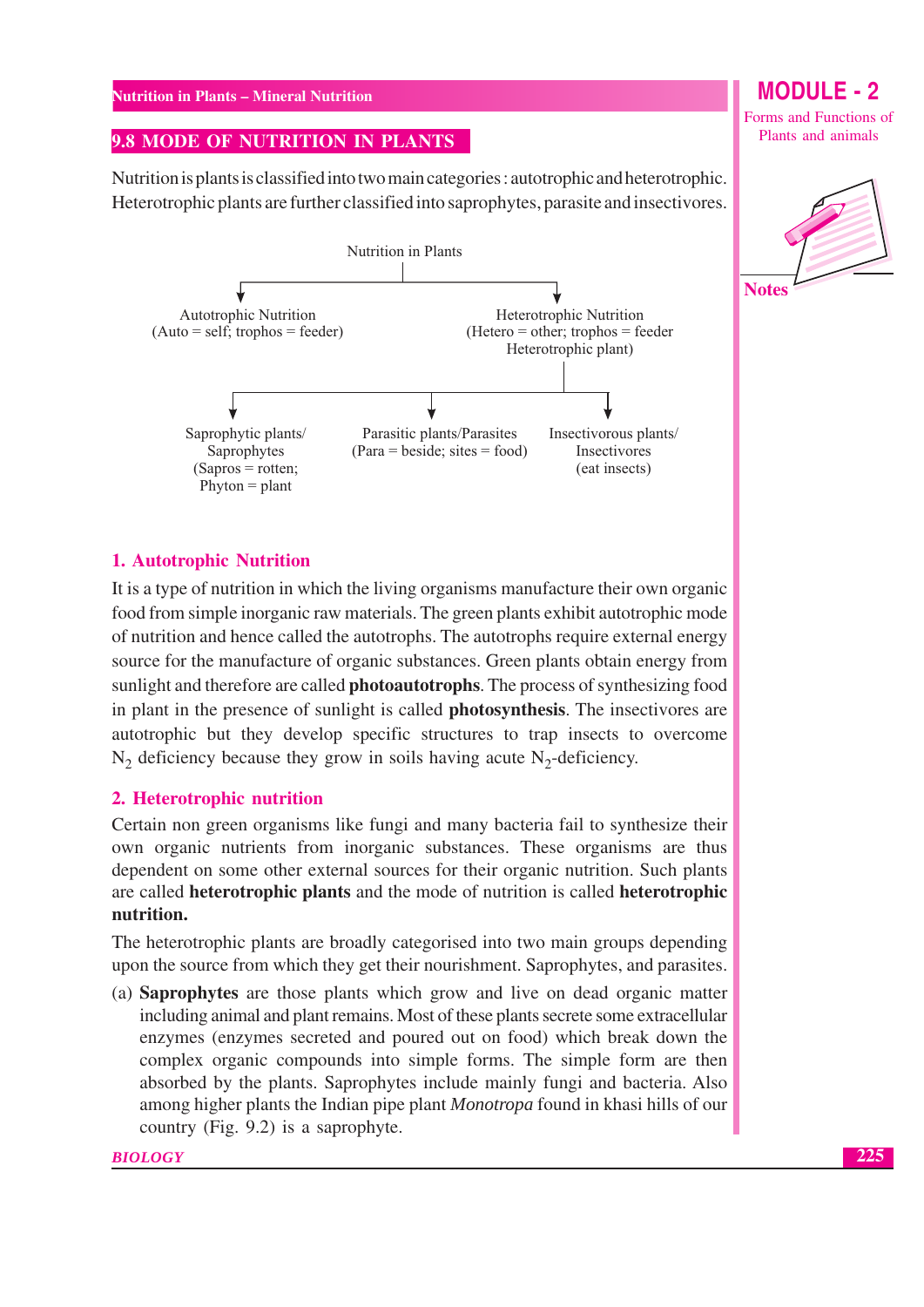#### Fig. 9.2 A Monotropa, a saprophyte.

(b) Parasitic Plants : Dodder (Cuscuta) known locally as Amarbel/Akashbel is a parasitic plant that lacks both chlorophyll and leaves. It is a vellow colour climber that attaches itself to the host. It gives out haustoria or the suckers that get attached to the phloem of the host and derive nutrition. Cuscuta does not have roots in the mature condition. It produces bunches of whitish or yellowish bell shaped flowers.

Insectivorous Plants: These are plants which are autotrophic but develop adaptations to trap insects in order to supplement the deficiency of Nitrogen in the soil. They feed on insects. They are generally found in nitrogen deficient habitats and hence to compensate the loss, they use insects as a source of nitrogen. Some examples are given below :

- (i) Pitcher plant : Nepenthes
- (iv) Bladderwort: Utricularia

(ii) Sundew: *Drosera* 

- (iii) Venus flytrap : Dionaea
	-

#### Fig. 9.3 Heterotrophic plants: (a) Monotropa (Indian pipe plant (b) Cuscuta (dodder) and (c) Nepenthes (pitcher plant)

Pitcher plant (Nepenthes) : It is found in north eastern India, Borneo and in many regions of North America.





**MODULE - 2** 

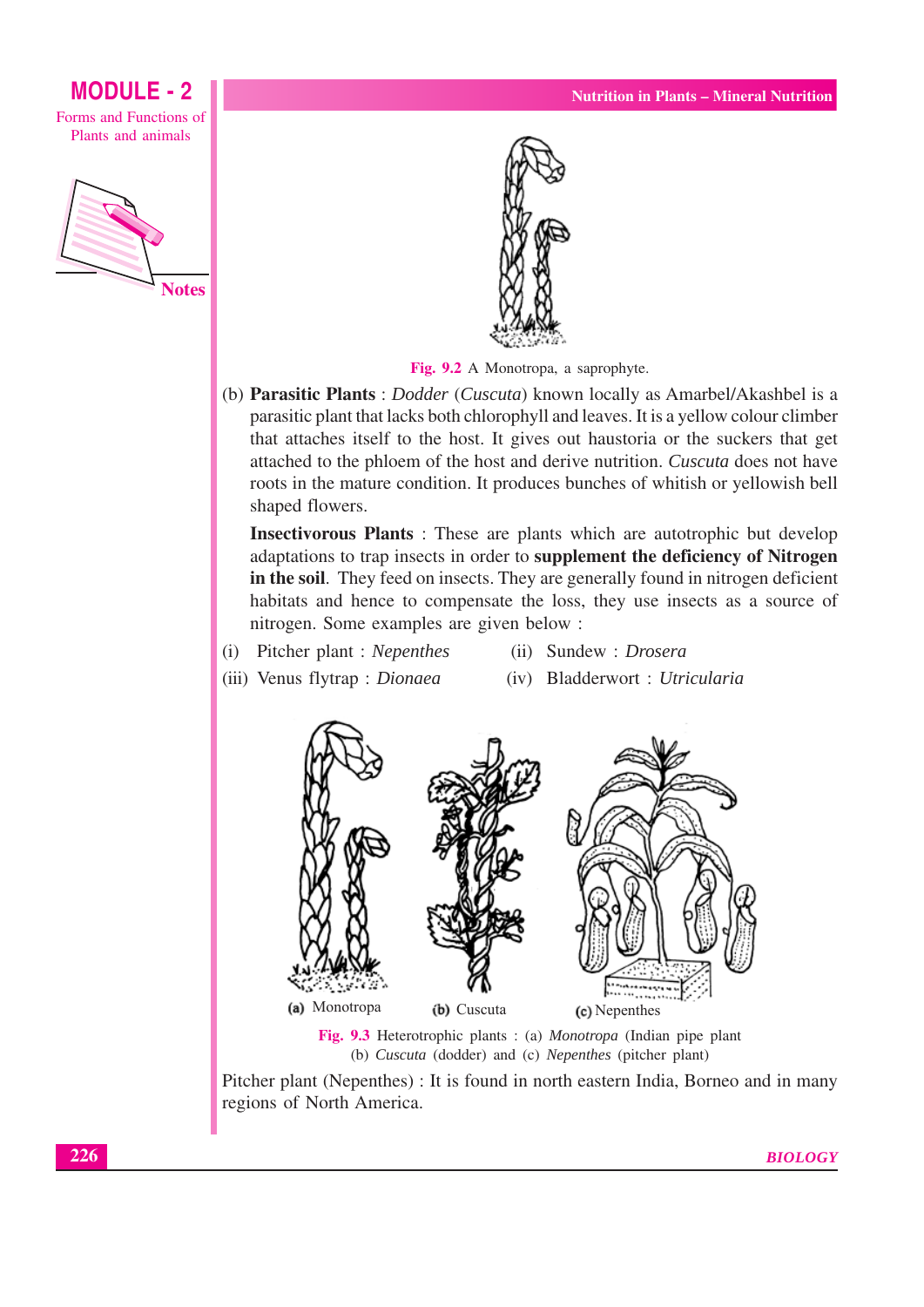These plants grow well in wet soils. The leaves are modified in the form of pitchers. The pitcher has nectar producing glands below its rim. Shiny surface of the pitcher and nectar secreted by nectar glands attract the insects. Insects once trapped can not escape due to the presence of numerous downward pointing hairs in the pitcher. The digestive glands present at the base of pitcher secrete enzymes. The insects are digested by the enzymes and the products which are mainly aminoacids are absorbed by the inner surface of leaves (pitcher).



- 1. Give one point of difference between autotrophic and heterotrophic nutrition.
- 2. Name a plant which exhibits parasitic mode of nutrition.

3. Why does pitcher plant eat insects when it is capable of carrying out photosynthesis?

# **WHAT YOU HAVE LEARNT**

- Plants have the nutritional requirement of various inorganic and organic raw materials for building their structure and maintaining body functions.
- Nutrition is the sum total of processes involving intake or synthesis of food and its utilisation.
- Plants generally derive their inorganic nutrients from soil, water and atmosphere.
- The absorption, distribution and metabolism of various mineral elements by plants is called mineral nutrition.
- Plants require 17 essential elements. They are C, H, O, N, P, K, S, Mg, Ca, Fe, B, Mn, Cu, Zn, Mo, Cl and Co.
- The essentiality of minerals may be determined by employing the technique of hydroponics and aeroponics.
- Inorganic nutrients are broadly classified into two categories-micronutrients and macronutrients on the basis of the amount required by plant.
- Absence of any one element may cause deficiency symptoms in plants. These symptoms include reduction in growth, delaying of flowering, chlorosis, necrosis, early leaf fall, wilting etc.

## **MODULE - 2**

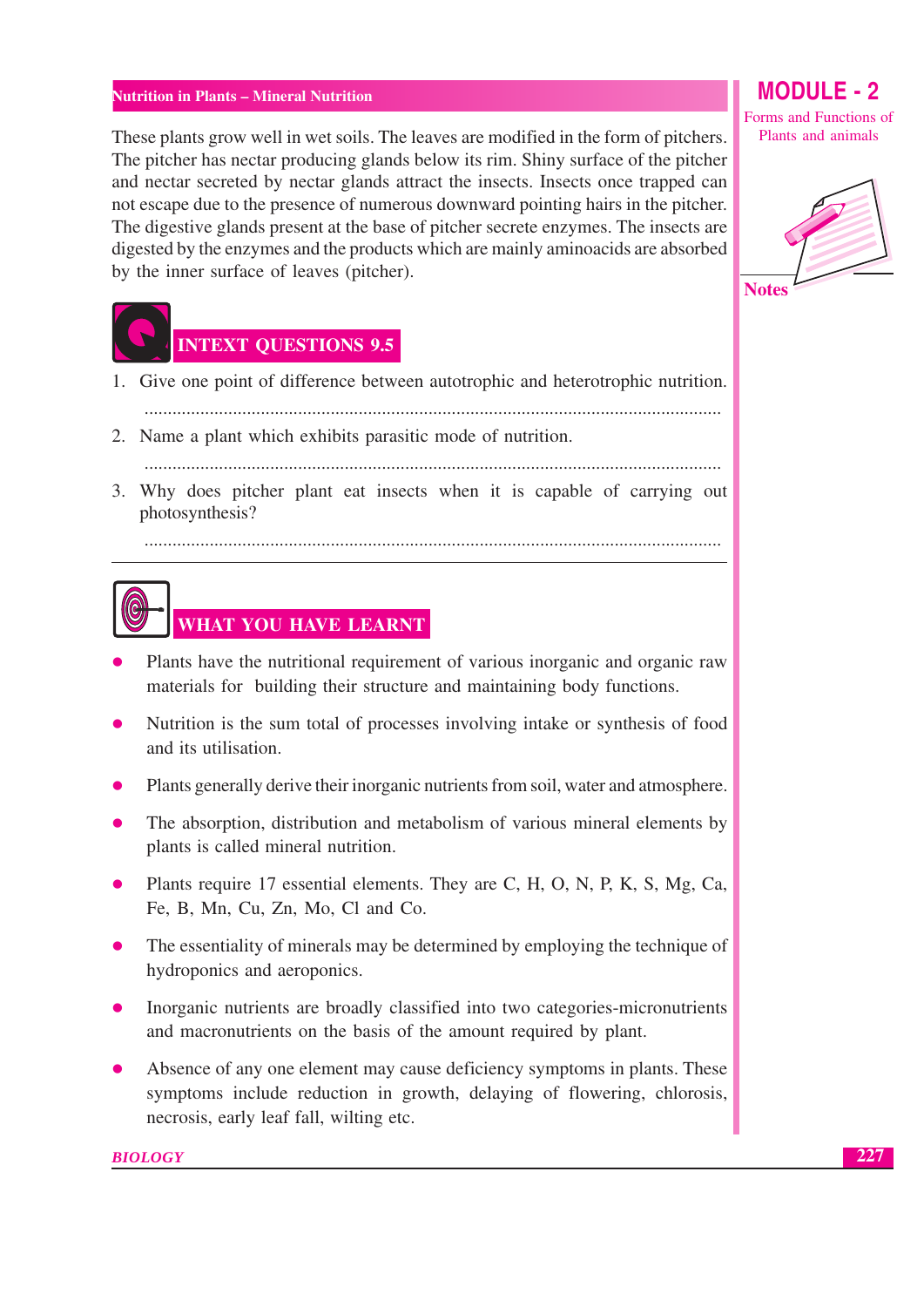Forms and Functions of Plants and animals

 $\bullet$ 

**MODULE - 2** 



The minerals are taken by the roots through passive or active absorption.

- Basically, there are two modes of nutritioin autotrophic and heterotrophic.
- In autotrophic nutrition the organisms (plants) manufacture their own food from inorganic raw materials by photosynthesis or chemosynthesis.
- In heterotrophic nutrition the organism is dependent on other external sources for its organic nutrition.
- Heterotrophic plants are broadly categorised into two main groups: saprophytes, and parasites.
- Insectivorous plants are special type of autotrophic plants which grow in  $N_2$ deficient soils and develop adaptations to trap insects to overcome  $N_2$ deficiency.

# **TERMINAL EXERCISES**

- Which element can be obtained from both mineral and non-mineral sources.  $\mathbf{1}$ .
- 2. Deficiency of which essential element causes yellowing of leaves in certain plants and why?
- 3. Why is magnesium included among essential elements?
- 4. What are the criteria of essentiality of elements?
- 5. Differentiate between micro and macro nutrients.
- 6. Why do biologists grow plants by hydroponics technique?
- 7. Explain the uptake of mineral nutrients by the plants.
- 8. Give the deficiency symptoms of nitrogen, phosphorus and potassium.
- 9. Differentiate between the different modes of heterotrophic nutrition in plants.
- 10. Write notes on:
	- Aeroponics  $(i)$
	- Insectivorous plants  $(ii)$
	- Active absorption of minerals by plants  $(iii)$